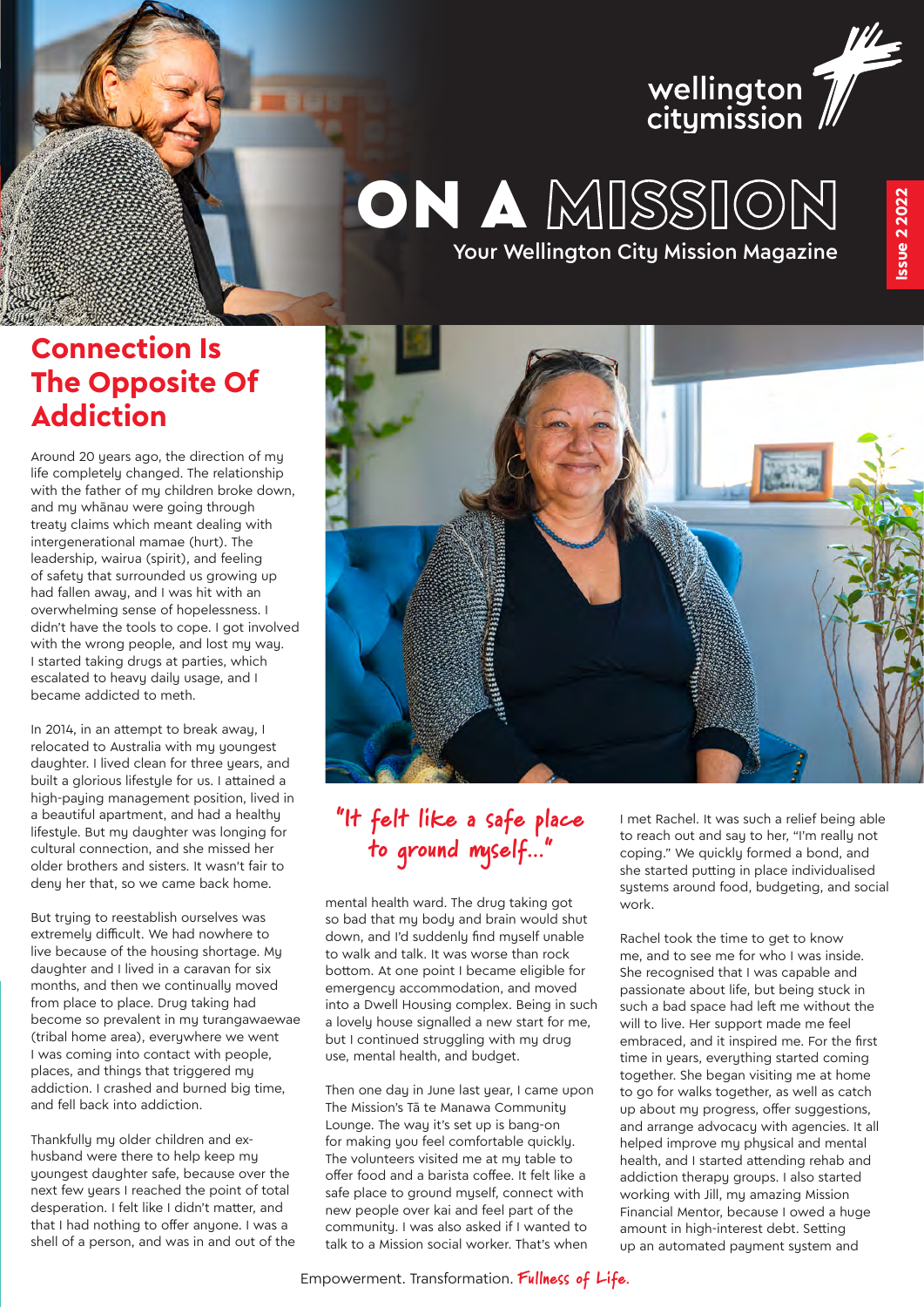#### On a Mission | Issue 2 2022

consolidating my debts through Newtown Ethical Lending was such a relief!

During the Covid Lockdowns, I was grateful to receive food support to make sure there was food available at home, and to help stretch my budget. And then shopping at The Mission's Social Supermarket was even better. At the Supermarket, you can choose the food that's right for you. Getting the chance to bring home a special treat for my daughter gave me so much joy, and at Christmas time I was invited to shop at The Mission's Toy Store to choose presents for my grandchildren! The Mission also gifted me a membership to the Kilbirnie Rec Centre, which I would struggle to afford otherwise. I started going to the

hydrotherapy pool every day. It makes me feel so good physically, and I belong to a beautiful community of diverse people.

The Mission's services are all about manaakitanga (compassion). They want you to take your independence back, and that makes you feel more connected to what they are trying to do for you. The whole experience creates a beautiful and rewarding feeling. Over time, I started healing, and I vividly remember the first time I woke up with a smile on my face!

I've had the most amazing support to be able to get to this point. I have all the right people on my team to keep me safe, as I am still at risk with my addiction. Rachel





#### Murray's Message, Wellington City Missioner

I have been thinking about milestones lately – about those times in our lives when we remember, acknowledge, and celebrate different stages and outcomes of life.

Mu own current milestones include having worked for the Wellington City Mission for four years, my grandson being 6 months old, celebrating a significant "0" birthday myself, and approaching both the one-year anniversary of my Dad's death and the 20 year anniversary of Mum passing away.

Nelson Mandela said: "Remember to

celebrate milestones as you prepare for the road ahead."

It seems to me that milestones are a point in time on our journey through life; some good and some challenging, but all of them added together, contribute to defining who we are.

Each of you will have your own milestones, and as you look back on these, I am sure it will be with a mixture of feelings such as joy, perhaps sadness, perhaps regret, perhaps celebration, and hopefully gratitude … because all these things are what life is all about!

We have some wonderful stories in this publication about some of those that we have had the privilege to walk alongside. They generously tell us their stories, give us some very personal insights into how life has been for them, acknowledge their own milestones, and express their appreciation of the support and assistance provided to them by the Wellington City Mission.

wellingtoncitymission.org.nz

continues to be there for me at just the right time, and I'm still working with Jill. I'm on top of my bills, and have almost paid back all of my debts. Being able to provide for yourself makes such a difference to your state of mind.

I'm determined to continue on my path because I see that I can be a better version of myself. I'm nine months clean, and my children and grandchildren are glad to have their mum back. I'm studying towards a diploma in homeopathy, because now I want to help others heal. I've also taken on the role of Group Service Representative for the Wellington Women's NA group, and it's amazing being able to contribute. I've renewed my faith in God, and I have hope – something I thought was never going to happen for me.

Through my experience, I've learnt how isolation feeds addiction. You hide from other people, even your loved ones, because you're ashamed. But connection is the opposite of addiction. I just needed to find gentle, patient, and caring people, who weren't going to judge me, and who would make me feel that I do belong.

I have been so inspired by the wonderful people we have in our community who think about others, and support organisations like The Mission. From the bottom of my heart, I want to thank everyone who is part of The Mission. I just want you to know that my whole life has changed because of all the support you've given me!

I hope these stories touch you in the way they do me, knowing with confidence that we have made a genuine difference and assisted someone positively in their life iourneu.

I hope too that you take some encouragement and satisfaction from knowing that these life-changing opportunities, these milestones, have only happened because of the generosity of your support!

Thank you so much!

As we travel into the coming winter months together, I wish warmth, comfort and blessing for you and your whānau.

*We plan the way we want to live, but only God makes us able to live it. Proverbs 16:9 The Message*

Murray Edridge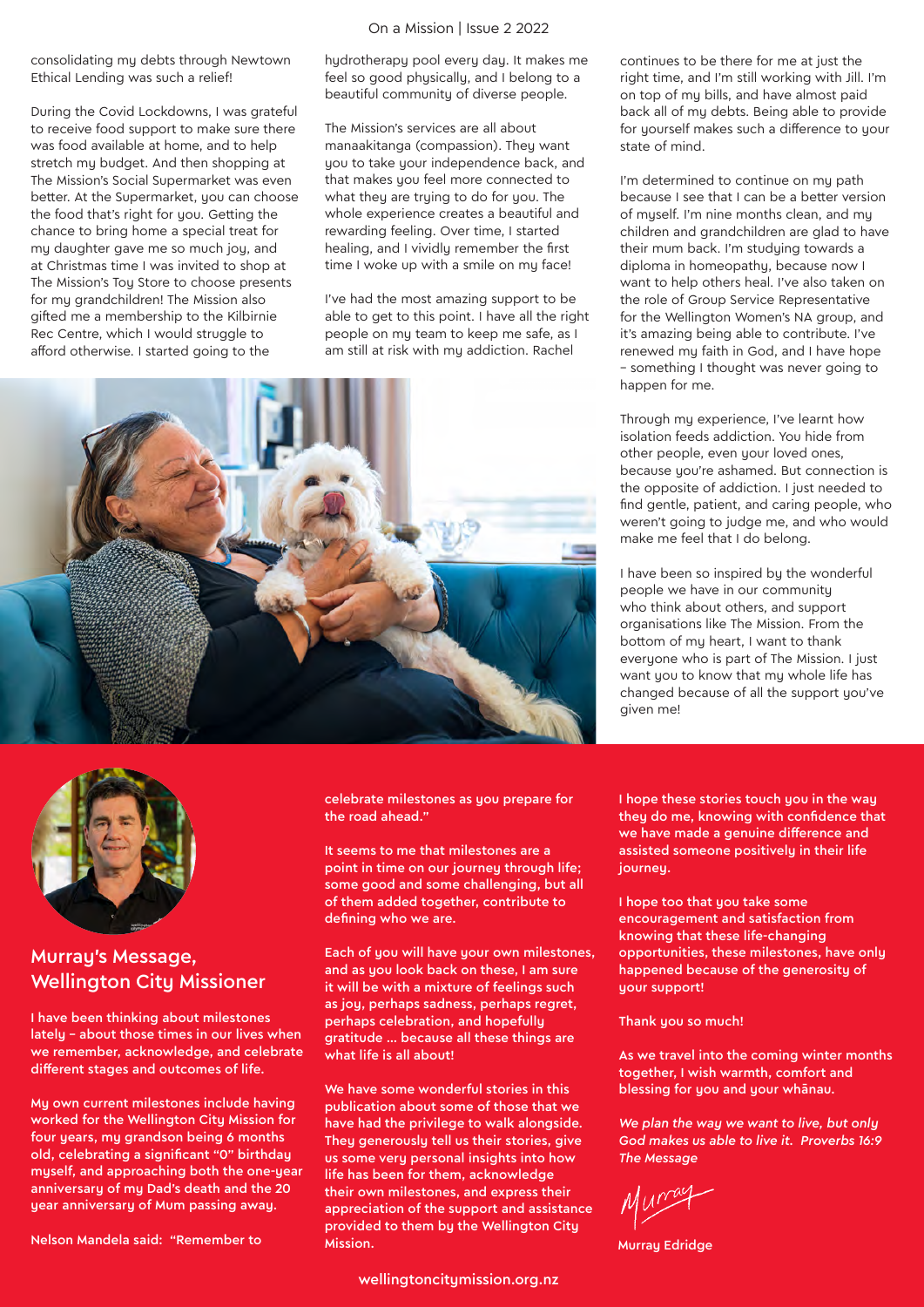# **I Saw How Hard Life Can Become**

I never thought I'd have to rely on a service like The Mission. But during the Omicron outbreak, I suddenly found myself in a really uncomfortable position where I needed help from the community.

While in between flats, I decided to stay in my campervan to help save money. Working in construction on a lower wage, you can do 50 hours a week and end up spending most of your income just on surviving. But then when I got sick, it became impossible for me to isolate responsibly because I was using some public facilities. It was really important to me that I did the right thing, by doing everything I could to reduce my risk of spreading Covid to other people. I didn't have any family I could stay with, and even though I had some money saved, hotels wouldn't allow me to isolate in them.

I looked for a bit of advice and support, but I simply couldn't access anything. I spent about four hours on the phone getting passed back and forth between agencies, and hitting dead ends. I also felt that I was being judged a lot because of my living situation. I'd never felt stuck like that before, as I've always had some sort of security to fall back on. I tried everything I could think of, and eventually the City Council referred me to The Mission. They got in touch with me pretty much straight away, and within two hours I was moving into Te Pā Pori, one of their supported Transitional Housing facilities. I was really grateful to have The Mission on my side.



The level of support I received was totally unexpected. My room was like a hotel! It was clean and modern, had a kitchenette and bathroom, and a comfortable bed. The staff were so welcoming and friendly, and they even brought me meals and did wellness checks every day. You could just tell it was a good environment to live in, and it was a huge relief knowing that no matter how sick I got I was in the right place to recover properly and do my part to keep other people safe.

When I checked out after a week, the first thing I did was make a \$500 donation. I had been shown such kindness, and without The Mission, I could have spread Covid to someone else who may have got really sick or even died.

It was actually a really humbling experience, because I would consider

### "I was really grateful to have The Mission on my side."

myself as someone in quite a privileged position. I have a university degree, I've travelled all over the world, and I have a job, but I still had to really fight for myself. It really showed me how hard life can be for someone who perhaps has difficulty communicating, or even doesn't have basic resources like access to a phone and internet. It would be so hard to advocate for yourself, and you'd feel helpless – like everyone is against you. That's why The Mission really stands out for me. They're not there to judge you, all they care about is how they can be there for you when you need it.

# **OTHER NEWS**



## **A Powerful Gift**

We are so thankful and proud to have been gifted this spectacular mural by local artist Raukawa Comerford!

The huge mural greets everyone who enters Te Pā Pori, our supported Transitional Housing Pā on Tory Street. It represents Te Ao Mārama, a concept of life, energy, light, and potential. It also tells the story of what The Mission offers our manuhiri, as well as our challenge for them to stand, communicate, and connect with the world at this time in their journey.

wellingtoncitymission.org.nz

We've seen how so many people who come to Te Pā Pori are impacted by it, and can take their own meanings away from it. The mural took Raukawa more than 400 hours to complete, all in between her full-time work! Knowing that she gifted her time, talent, and aroha has also made our manuhiri feel even more uplifted and treasured. Raukawa's gift recognises and values their choice to courageously take their path towards becoming the best they can be!

**You can read more about what this spectacular mural represents on our website!**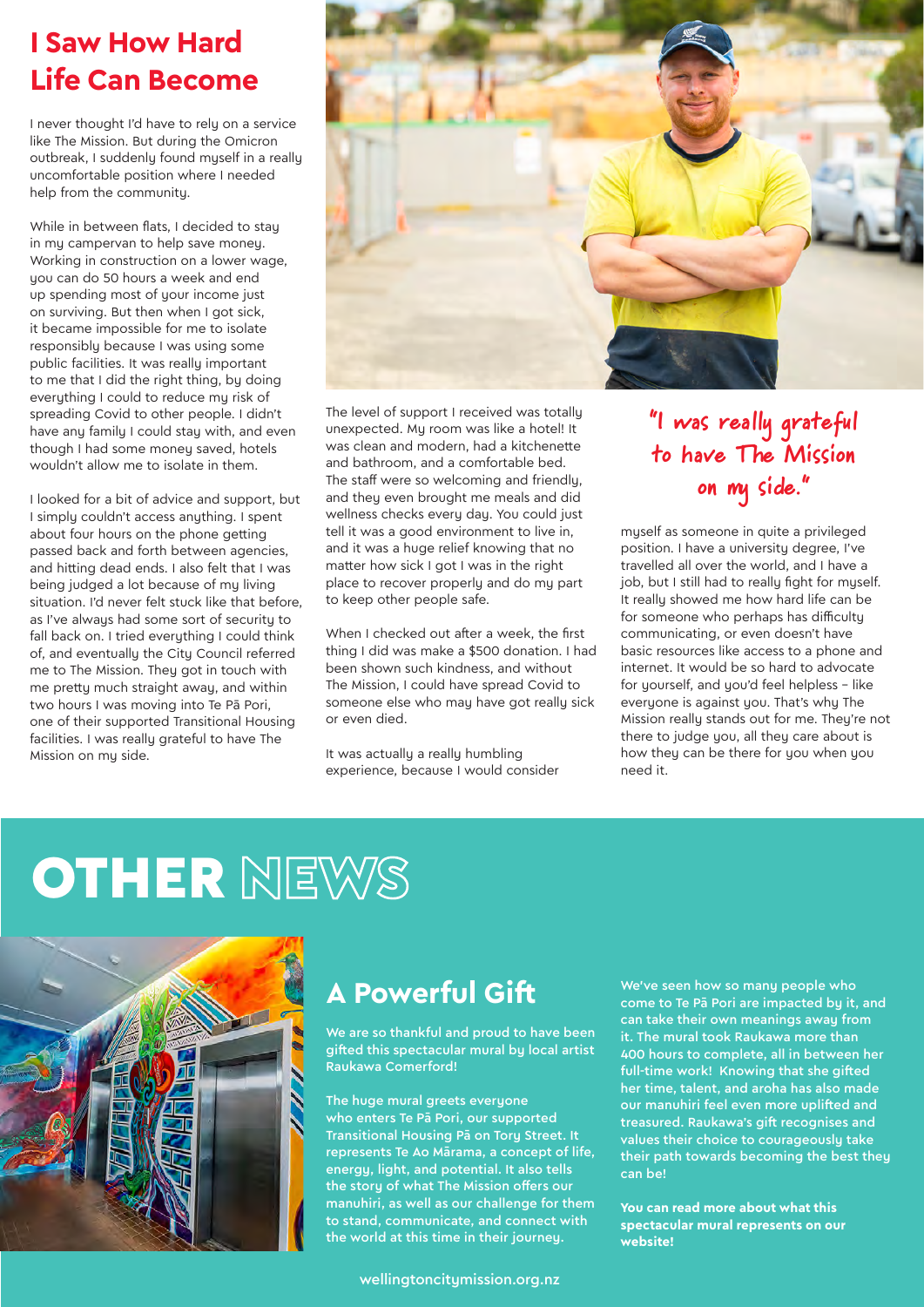### **Peter Tia – Kaiwhakawai, Clinical Lead/ Psychotherapist, Te Pūnaha Pā**

Those who come to our Pā, generally speaking, are struggling with overwhelming financial hardship, lack of housing, food insecurity, and feelings of displacement and loneliness. But it's also important to realise that people accessing our supported Transitional Housing are not just those who have a history of homelessness, or long-term issues that have compounded over time. The need has evolved. We're supporting more and more people who have had a sudden

change in circumstance which has massively disrupted their life. Many of our manuhiri (guests) have found themselves unable to meet living costs after losing their jobs, they've had a relationship breakdown and become estranged from loved ones, or have been impacted by Covid. Some of these people are even working full-time jobs.

For anyone, these challenges can create feelings of hopelessness, grief, and a lack of confidence. And sadly, they begin to believe that being in this situation means they have no value. Once you start down that road of isolation, it becomes increasingly difficult to break away from it. So it's essential that professional support is easily accessible for anyone who needs it, right from the get-go.

Taking those first steps can be really hard, but it does get easier. We aim to provide



a service where people are safe to begin their new journey and start to feel valued, heard, and seen. Here, we first provide the basics, such as food and housing security and reconnection with whānau and community. We also help manuhiri start unpacking their burdens, through daily routines, learning opportunities such as budgeting, group activities and community outings, and professional counselling and health services. Those we work with begin to break the cycle they're in, by processing what they're going through, talking about their experiences, and connecting with meaningful opportunities and services – either within The Mission or through advocacy and referrals to external partners. Over time they begin to prosper in life, and become confident to live in a permanent home – knowing that we will continue to support them throughout their next chapter too.

I think the beauty of The Mission's support is that, for over a century, it has always been about creating and adapting services to address the voids that people fall into, in the most professional and caring way possible. And I can see that what we're doing here is working.

Personally speaking, it's a privilege for me to be in my position – from seeing where someone starts with us through to the prospering of their new journey. I do think services like this are needed now more than ever, as there are so many circumstances that are leading people to feel like they don't have a way forward. Our challenge is to respond to the issues, and make sure that our community doesn't normalise viewing people as 'us and them' or 'haves and have nots'. And knowing these services are here to offer hope to anyone who is in their lowest time is a real blessing.





### **See You At Tā Te Manawa**

For those manhuri who are doing it tough and are feeling unheard, Tā te Manawa is the front-facing hub of The Mission. It also provides a link to our other services, like food assistance through our Social Supermarket, social work support, and budgeting.

This winter it will be such a bright light for people as the temperature drops, budgets are challenged, and people become more isolated from the outside world. It's a place where everyone can find warmth, nourishment, and connection to both our

community and supportive services. Here, all of our guests can find a different perspective on life, and have the chance to contribute to others and improve their wellbeing.

And you're invited too! You're welcome to enjoy a barista coffee and food, meet some of our amazing manuhiri and volunteers, chat to one of our social workers, or take part in one of our many activities. Or, you might just want to sit and be!

**Tā te Manawa is open from Monday to Thursday between 9:30am – 3:30pm, and on Friday between 10.30am – 3.30pm. See you there!**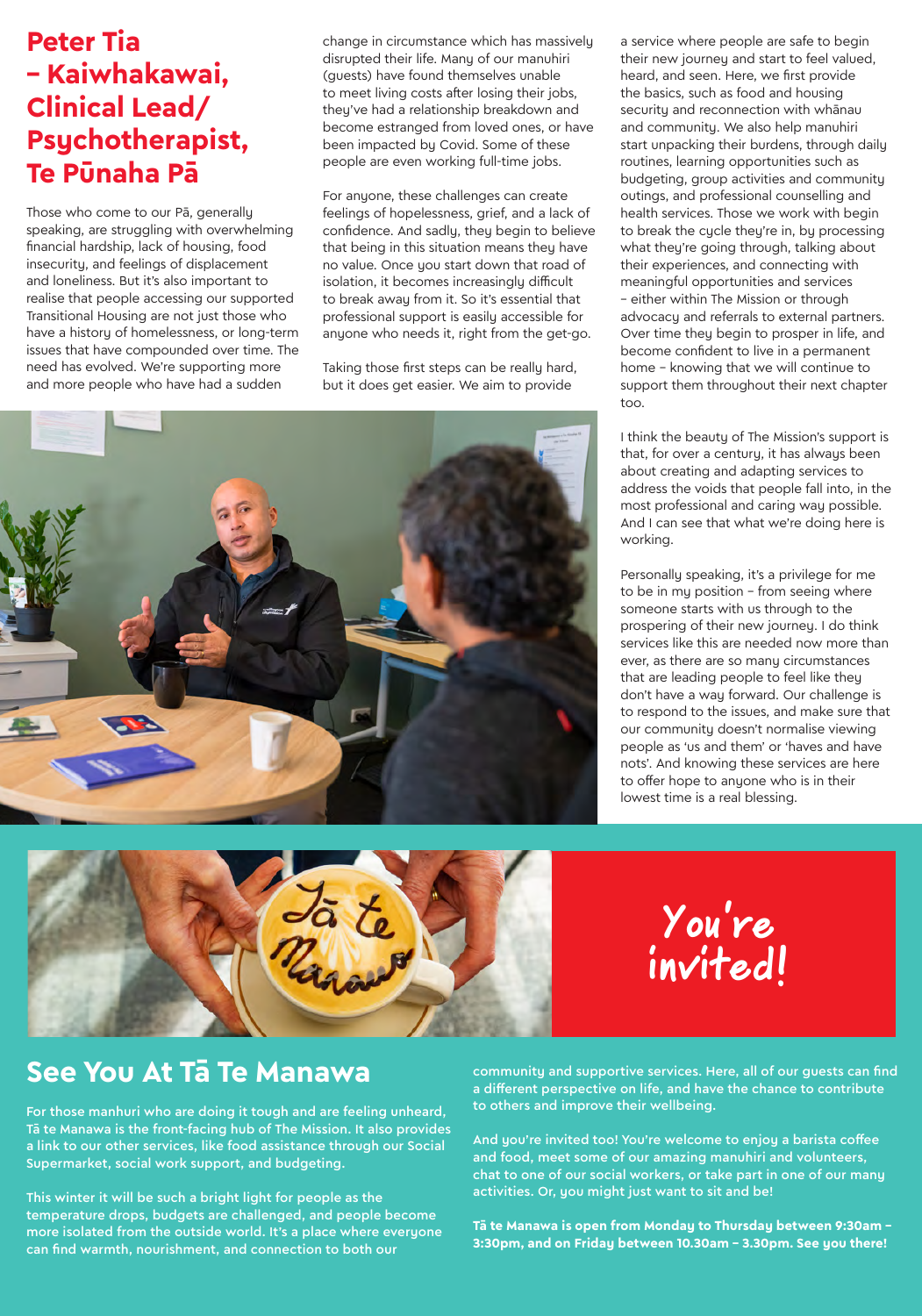# **GET INVOLVED**

### **Too Late To Say Thank You**

When Ross passed away recently, his wishes were that the residue of his estate go to a Christian charity demonstrating the gospel message of God's love. The trustees of his estate chose the Wellington City Mission to further the work we do. The bequest came as a surprise to us. We would've loved to have been able to thank Ross and have him see what good his money would have done whilst he was alive.

> The saddest thing for us was that it was too late to say "Thank You".

Bequests are the fastest growing source of philanthropic support in the world today. As people live longer and their children also become independently wealthy, more and more people are supporting their favourite charities by leaving something by way of bequest. It is often the largest and most important gift they can make, and it is an extension of a lifetime of commitment to the cause they have believed in.

We are having more and more people enquire about leaving a gift in their Will. We want to make sure that we are available to answer questions and provide whatever information may be needed. And of course for those who have made that decision already to leave a gift in your Will to the City Mission, thank you and please, let us know.



**If you are just thinking about a bequest, and would like to have a respectful and confidential conversation, please contact Gay Keast on 04 245 0884 or via email gay@wgtncitymission.org.nz**

#### **OUR IMPACT FROM JANUARY - MARCH 2022**

# **1258**

**We had 1258 shoppers in our Social Supermarket – supporting 2163 adults, 383 teens and 1098 children** 

**Our Financial Mentors provided budgeting advice to 114 people**

# **234**

**Our Social Workers visited 234 people** 

# **18**

**114**

**Our Pā provided 108 manuhiri with supported Transitional Housing**